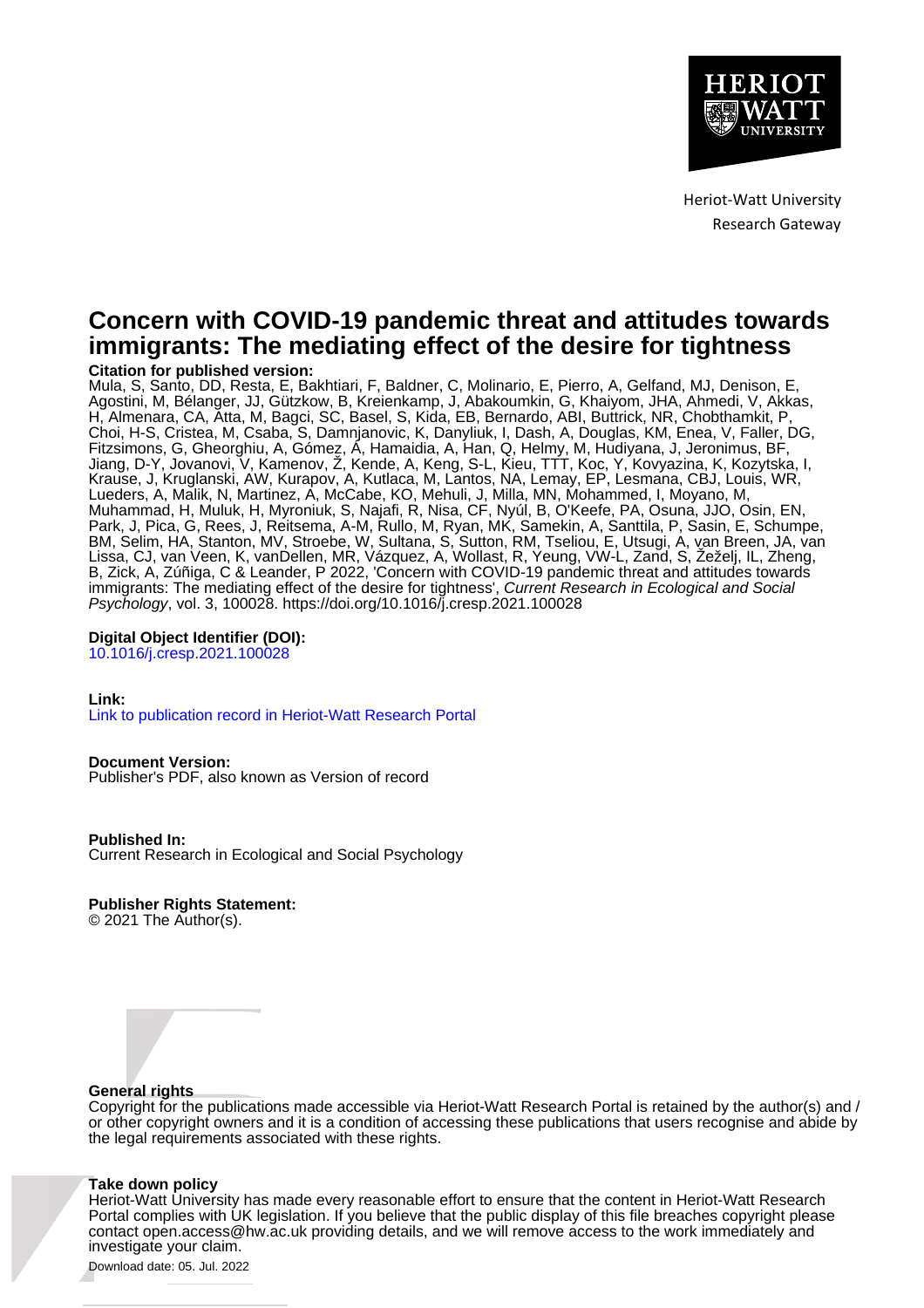Contents lists available at [ScienceDirect](http://www.ScienceDirect.com)



Current Research in Ecological and Social Psychology

journal homepage: [www.elsevier.com/locate/cresp](http://www.elsevier.com/locate/cresp)



# Concern with COVID-19 pandemic threat and attitudes towards immigrants: The mediating effect of the desire for tightness

Silvana Mulaª,\*, Daniela Di Santoª, Elena Restaª, Farin Bakhtiari b, Conrad Baldnerª, Erica Molinario<sup>bp</sup>, Antonio Pierroª, Michele J. Gelfand<sup>c,bn</sup>, Emmy Denison<sup>c</sup>, Maximilian Agostini<sup>d</sup>, Jocelyn J. Bélanger<sup>e</sup>, Ben Gützkow<sup>d</sup>, Jannis Kreienkamp<sup>d</sup>, Georgios Abakoumkin<sup>f</sup>, Jamilah Hanum Abdul Khaiyom<sup>g</sup>, Vjollca Ahmedi<sup>h</sup>, Handan Akkas<sup>i</sup>, Carlos A. Almenara<sup>j</sup>, Mohsin Atta<sup>k</sup>, Sabahat Cigdem Bagci<sup>l</sup>, Sima Basel<sup>e</sup>, Edona Berisha Kida<sup>h</sup>, Allan B.I. Bernardo<sup>m</sup>, Nicholas R. Buttrick<sup>n</sup>, Phatthanakit Chobthamkit<sup>o</sup>, Hoon-Seok Choi<sup>p</sup>, Mioara Cristea<sup>q</sup>[,](#page-2-0) Sára Csaba†, Kaja Damnjanovic§, Ivan Danyliuk<sup>t</sup>, Arobindu Dash<del>"</del>, Karen M. Douglas<sup>[v](#page-2-0)</sup>, Violeta Enea<sup>w</sup>, Daiane Gracieli Faller<sup>e</sup>, Gavan J. Fitzsimons<sup>[x](#page-2-0)</sup>, Alexandra Gheorghiu<sup>w</sup>, Ángel Gómez<sup>[y](#page-2-0)</sup>, Ali Hamaidia<sup>[z](#page-2-0)</sup>, Qing Han<sup>aa</sup>, Mai Helmy<sup>ab,bo</sup>, Joevarian Hudiyana <sup>ac</sup>, Bertus F. Jeronimus <sup>d</sup>, Ding-Yu Jiang <sup>ad</sup>, Veljko Jovanović <sup>ae</sup>, Željka Kamenov $^{\mathrm{af}},$  $^{\mathrm{af}},$  $^{\mathrm{af}},$  Anna Kende†, Shian-Ling Keng $^{\mathrm{ag}},$  Tra Thi Thanh Kieu $^{\mathrm{ah}},$  Yasin Koc $^{\mathrm{d}},$ Kamila Kovyazina $^\text{ai}$  $^\text{ai}$  $^\text{ai}$ [,](#page-2-0) Inna Kozytska†, Joshua Krause $^\text{d}$ , Arie W. Kruglanski¢, Anton Kurapov $^\text{t}$ , Maja Kutlaca $^{\rm aj}$ [,](#page-2-0) Nóra Anna Lantos'', Edward P. Lemay Jr $^{\rm c}$ , Cokorda Bagus Jaya Lesmana $^{\rm ak}$ , Winnifred R. Louis $^{\rm al}$ , Adrian Lueders $^{\rm am}$ , Najma Iqbal Malik $^{\rm k}$ , Anton Martinez $^{\rm an}$ , Kira O. McCabe<sup>ao</sup>, Jasmina Mehulić<sup>af</sup>, Mirra Noor Milla<sup>ac</sup>, Idris Mohammed<sup>ap</sup>, Manuel Moyano $^\text{aq}$ , Hayat Muhammad $^\text{ar}$ , Hamdi Muluk $^\text{ac}$ , Solomiia Myroniuk $^\text{d}$ , Reza Najafi $^\text{as}$ , Claudia F. Nisa<sup>e</sup>[,](#page-2-0) Boglárka Nyúl<sup>r</sup>, Paul A. O'Keefe<sup>ag</sup>, Jose Javier Olivas Osuna<sup>at</sup>, Evgeny N. Osin $^{\mathsf{au}},$  Joonha Park $^{\mathsf{av}},$  Gennaro Pica $^{\mathsf{aw}},$  Jonas H. Rees $^{\mathsf{ax}},$  Anne Margit Reitsema $^{\mathsf{d}},$ Marika Rullo<sup>ay</sup>, Michelle K. Ryan<sup>d[,az,](#page-2-0)d</sup>, Adil Samekin<sup>ba</sup>, Pekka Santtila<sup>bb</sup>, Edyta Sasin<sup>e</sup>, Birga Mareen Schumpe <sup>bc</sup>, Heyla A. Selim <sup>bd</sup>, Michael Vicente Stanton <sup>be</sup>, Wolfgang Stroebe <sup>d</sup>, Samiah Sultana<sup>d</sup>, Robbie M. Sutton<sup>[v](#page-2-0)</sup>, Eleftheria Tseliou<sup>f</sup>, Akira Utsugi<sup>bf</sup>, Jolien Anne van Breen<sup>bg</sup>, Caspar J. van Lissa<sup>bh</sup>, Kees Van Veen<sup>d</sup>, Michelle R. vanDellen<sup>bi</sup>, Alexandra Vázquez<sup>[y](#page-2-0)</sup>, Robin Wolla[s](#page-2-0)t<sup>bq</sup>, Victoria Wai-lan Yeung<sup>bj</sup>, Somayeh Zand<sup>as1</sup>, Iris Lav Žeželj<sup>s</sup>, Bang Zheng<sup>bk</sup>, Andreas Zick [bl,](#page-2-0) Claudia Zúñiga [bm,](#page-2-0) N. Pontus Leander <sup>d</sup>

<sup>a</sup> *Sapienza University of Rome, Italy*

- <sup>b</sup> *California State University, Fresno* <sup>c</sup> *University of Maryland, College Park, USA*
- <sup>d</sup> *University of Groningen*
- <sup>e</sup> *New York University Abu Dhabi*
- <sup>f</sup> *University of Thessaly*
- <sup>g</sup> *International Islamic University Malaysia*
- <sup>h</sup> *Pristine University*
- <sup>i</sup> *Ankara Science University*
- <sup>j</sup> *Universidad Peruana de Ciencias Aplicadas*
- <sup>k</sup> *University of Sargodha*
- <sup>l</sup> *Sabanci University*
- <sup>m</sup> *De La Salle University*
- <sup>n</sup> *University of Virginia*
- <sup>o</sup> *Thammasat University*
- <sup>p</sup> *Sungkyunkwan University*
- <sup>q</sup> *Heriot Watt University*

<sup>∗</sup> Corresponding author.

*E-mail address:* [silvana.mula@uniroma1.it](mailto:silvana.mula@uniroma1.it) (S. Mula).

<https://doi.org/10.1016/j.cresp.2021.100028>

Received 8 July 2021; Received in revised form 2 December 2021; Accepted 7 December 2021 2666-6227/© 2021 The Author(s). Published by Elsevier B.V. This is an open access article under the CC BY-NC-ND license [\(http://creativecommons.org/licenses/by-nc-nd/4.0/\)](http://creativecommons.org/licenses/by-nc-nd/4.0/)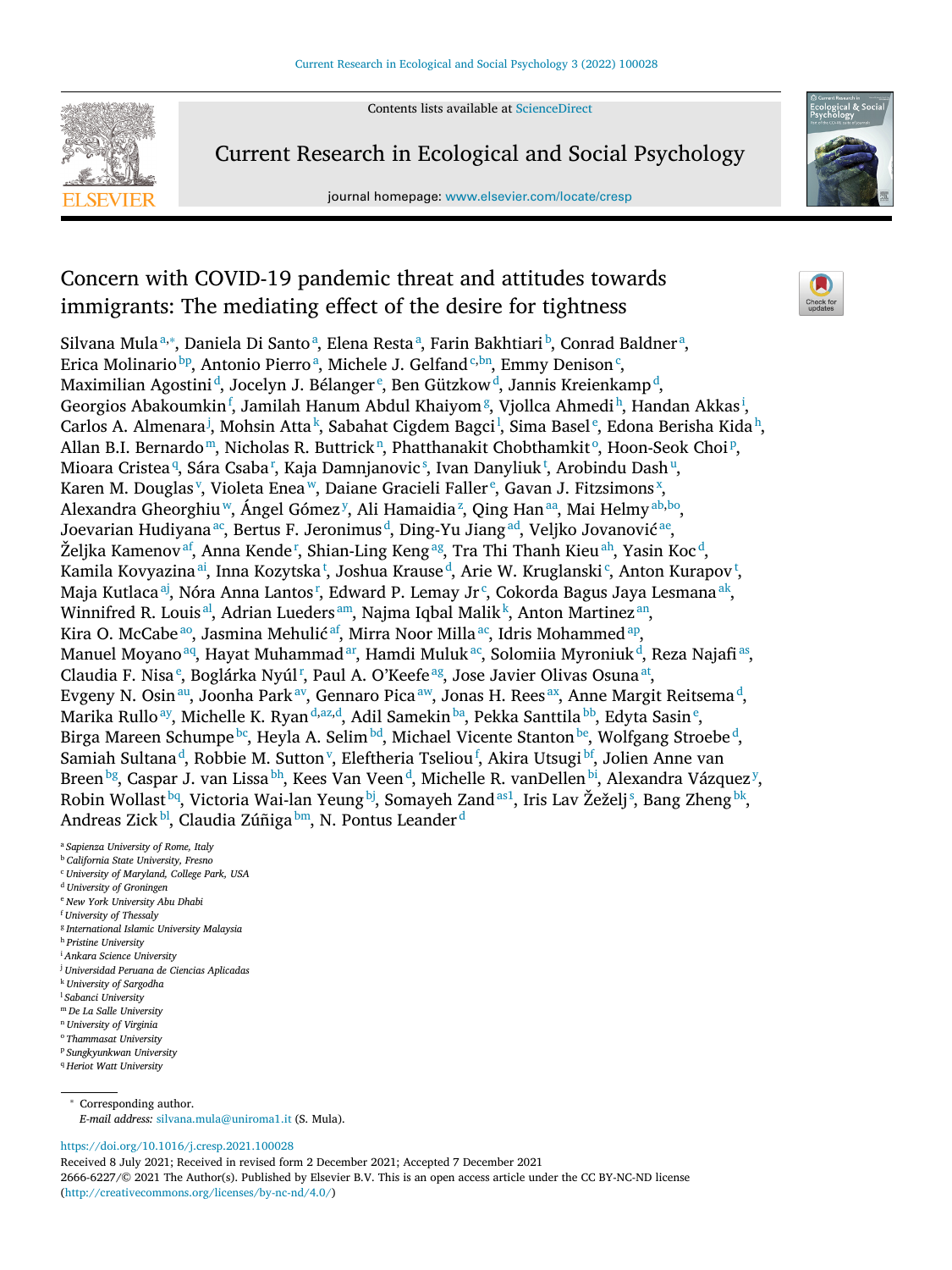<span id="page-2-0"></span><sup>r</sup> *ELTE Eötvös Loránd University*

- <sup>s</sup> *University of Belgrade*
- <sup>t</sup> *Taras Shevchenko National University of Kyiv*
- <sup>u</sup> *Leuphana University of Luneburg*
- <sup>v</sup> *University of Kent*
- <sup>w</sup> *Alexandru Ioan Cuza University, Iasi*
- <sup>x</sup> *Duke University*
- <sup>y</sup> *Universidad Nacional de Educación a Distancia*
- <sup>z</sup> *Setif 2 University*
- aa *University of Bristol*
- ab *Menoufia University*
- ac *Universitas Indonesia*
- ad *National Chung-Cheng University*
- ae *University of Novi Sad*
- af *University of Zagreb*
- ag *Yale-NUS College*
- ah *HCMC University of Education*
- ai *Indipendent researcher, Kazakhstan*
- aj *Durham University*
- ak *Udayana University*
- al *University of Queensland*
- am *University of Limerick*
- an *University of Sheffield*
- ao *Carleton University*
- 
- ap *Usmanu Danfodiyo University Sokoto* aq *University of Cordoba*
- ar *University of Peshawar*
- as *Islamic Azad University, Rasht Branch*
- as1 *University of Milano-Bicocca*
- at *National Distance Education University (UNED)*
- au *National Research University Higher School of Economics*
- av *NUCB Business School*
- aw *University of Camerino (UNICAM)*
- ax *University of Bielefeld*
- ay *University of Siena*
- az *University of Exeter*
- ba *M. Narikbayev KAZGUU University*
- bb *New York University Shanghai*
- bc *University of Amsterdam*
- bd *King Saud University*
- be *California State University, East Bay*
- bf *Nagoya University*
- bg *Leiden University*
- bh *Utrecht University*
- bi *University of Georgia*
- bj *Lingnan University*
- bk *Imperial College London*
- bl *Bielefeld University*
- bm *Universidad de Chile*
- bn *Stanford Graduate School of Business*
- bo *Sultan Qaboos University*
- bp *Florida Gulf Coast University*
- bq *Université Clermont-Auvergne*

#### a r t i c l e i n f o

*Keywords:* COVID-19 Threat Desire for tightness Negative attitudes

### a b s t r a c t

Tightening social norms is thought to be adaptive for dealing with collective threat yet it may have negative consequences for increasing prejudice. The present research investigated the role of desire for cultural tightness, triggered by the COVID-19 pandemic, in increasing negative attitudes towards immigrants. We used participant-level data from 41 countries (*N* = 55,015) collected as part of the PsyCorona project, a crossnational longitudinal study on responses to COVID-19. Our predictions were tested through multilevel and SEM models, treating participants as nested within countries. Results showed that people's concern with COVID-19 threat was related to greater desire for tightness which, in turn, was linked to more negative attitudes towards immigrants. These findings were followed up with a longitudinal model (*N* = 2,349) which also showed that people's heightened concern with COVID-19 in an earlier stage of the pandemic was associated with an increase in their desire for tightness and negative attitudes towards immigrants later in time. Our findings offer insight into the trade-offs that tightening social norms under collective threat has for human groups.

### **1. Introduction**

The 2019 Coronavirus disease (or COVID-19) outbreak has undermined people's certainties about the future, increasing fear and worry.

As the pandemic poses a destabilizing threat to entire societies worldwide, [individuals](#page-7-0) are theorized to desire tighter norms (Gelfand et al., 2011; [Jackson](#page-8-0) et al., 2019). In a pandemic, people may believe more strongly that their own country should have strict and clear rules that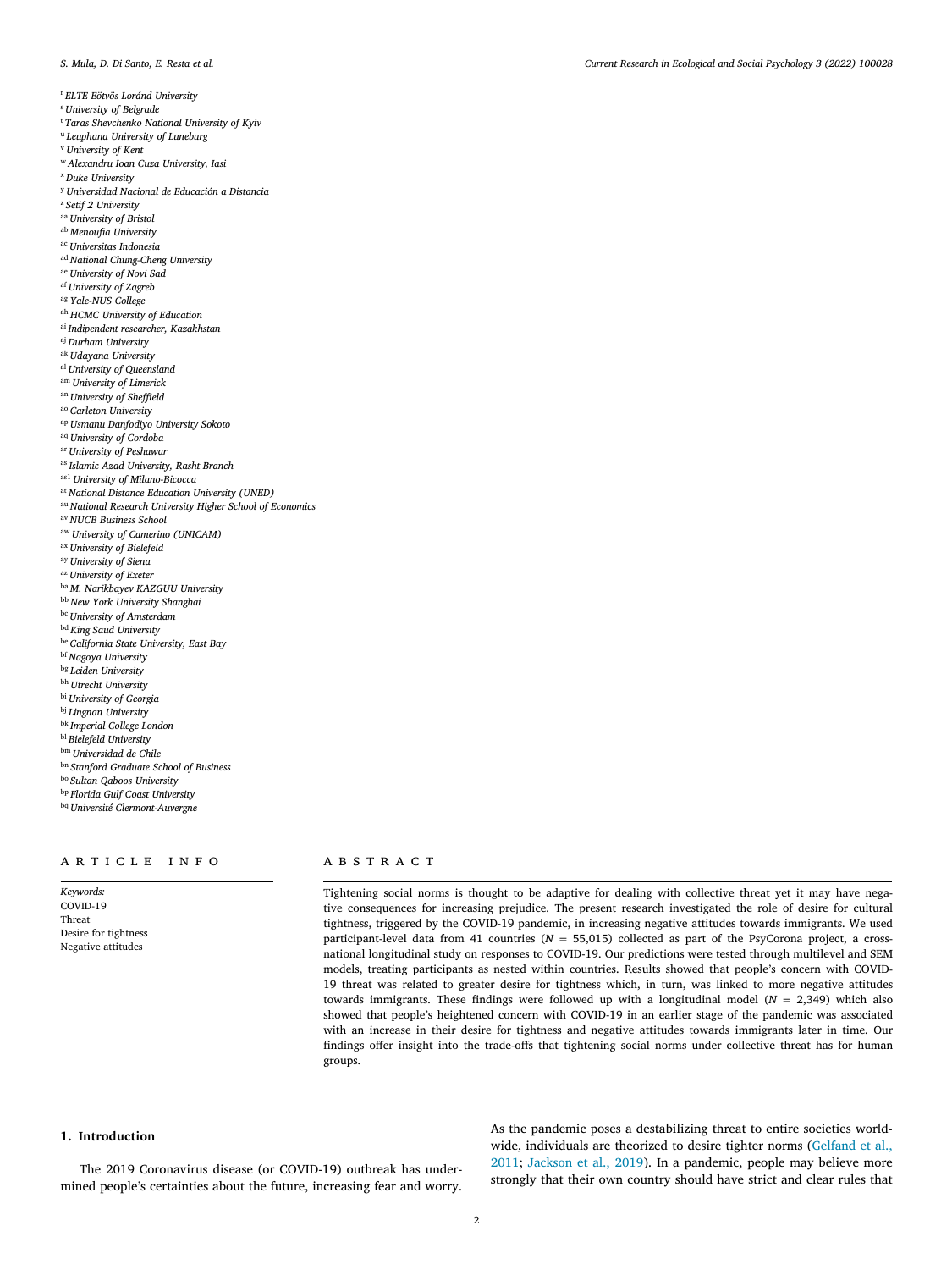must be complied with, especially in order to prevent and control the spread of the infection. Indeed, many countries around the world have strengthened preventive security measures to contain the transmission (e.g., social distancing, requirement to wear a mask and gloves, mandatory quarantine, closure of national borders). While strengthening social norms in response to threats serves as an adaptive mechanism that helps [individuals](#page-8-0) coordinate to survive [\(Gelfand](#page-7-0) et al., 2011; Roos et al., 2015), it can also lead to intolerant attitudes towards outgroups (e.g., immigrants, homosexuals; [Jackson](#page-8-0) et al., 2019; [Inbar,](#page-8-0) et al., 2016; [Sorokowski](#page-8-0) et al., 2020). For instance, previous research suggests that perceived threat is associated with greater intolerance and punitiveness towards outgroups [\(Feldman](#page-7-0) & Stenner, 1997; [Jackson](#page-8-0) et al., 2019; [Marcus](#page-8-0) et al., 1995), as well as higher [ethnocentrism](#page-8-0) (Schaller & Neuberg, 2012). Emphasizing group boundaries can decrease empathy towards people who are perceived to be different (Cikara, Bruneau, & Saxe, 2011; Han, [2018\)](#page-8-0) and heighten [dehumanization](#page-7-0) and punishment (Han et al., [2020;](#page-8-0) Kteily, Hodson, & [Bruneau,](#page-8-0) 2016).

Although not every disease threat (i.e., pandemic) raises negative attitudes towards outgroups [\(Cohn,](#page-7-0) 2012), it can nonetheless give rise to discrimination and violence against stigmatized groups. Since the beginning of the COVID-19 pandemic, there have been reports of increased aggression towards people from ethnic minority backgrounds, particularly against people from Asian communities [\(Aratani,](#page-7-0) 2020; [Margolin,](#page-8-0) 2020). Recent evidence has also shown an increase in prejudice and negative attitudes towards specific outgroups, especially against those most affected during the initial stage of the pandemic (e.g., [Sorokowski](#page-8-0) et al., 2020; Yamagata, [Teraguchi,](#page-8-0) & Miura, 2020).

The purpose of this research is to examine if negative attitudes toward immigrants are on the rise globally, and to explain the possible threat-mechanisms pertaining to this phenomenon. We specifically examine whether the perceived threat of COVID-19 catalyzes negative attitudes toward immigrants over time through its effect on increasing desire for cultural tightness. Specifically, cultural tightness reflects "the strength of social norms, or how clear and pervasive norms are within societies, and the strength of sanctioning, or how much tolerance there is for deviance from norms within societies" [\(Gelfand](#page-7-0) et al., 2011, p.1226). Field, laboratory, and computational models have shown that groups that experience heightened collective threat (disasters, pathogen outbreaks, resource scarcity, invasions) develop stricter rules to help coordinate social action [\(Gelfand](#page-7-0) et al, 2011; Roos et al., [2015\)](#page-8-0). Groups that have less threat and coordination needs, evolve to have more permissive norms. This threat  $\rightarrow$  tightening relationship has been found both in modern nations and [non-industrial](#page-8-0) groups (Jackson, Gelfand, & Ember, 2020).

Notably, as groups tighten to deal with coordination needs, they also experience a trade-off between *order* and *openness*. Tight cultures generally have more [order—i.e.,](#page-7-0) more monitoring and less crime (Gelfand et al., 2011), more uniformity [\(Gelfand,](#page-7-0) 2018), a preference for strong, independent leaders (Aktas, [Gelfand,](#page-7-0) & Hanges, 2016), and higher self-regulation [\(Gelfand](#page-7-0) et al., 2011). By contrast, loose cultures have less order but more openness—i.e., less prejudice toward stigmatized groups [\(Jackson](#page-8-0) et al., 2019; [Jackson](#page-8-0) et al., 2020), higher creativity (Chua, Roth, & [Lemoine,](#page-7-0) 2015), higher openness to change (De, Nau, & Gelfand, 2017), and a [preference](#page-7-0) for visionary team leaders (Aktas et al., 2016).

Here we examine whether desire for cultural tightness plays a pivotal role in fostering negative immigrant attitudes in the context of COVID-19. As noted, previous studies have underscored that when societies face societal threats, tight rules and punishments for people who deviate from norms may help them to coordinate to survive [\(Gelfand](#page-7-0) et al., 2011; [Roos,](#page-8-0) et al., 2015). Yet tightening can have downsides. [Correlational](#page-8-0) and experimental findings by Jackson and colleagues (2019) showed that perceived societal and ecological threats predicted people's desire for greater tightness, which in turn, was associated with both implicit and explicit prejudiced attitudes towards perceived outgroups (e.g., opposition to having a person from a dif-

ferent religion, race, or sexual orientation as a neighbour, favourable attitudes towards heterosexuals over homosexuals, acceptability of violence towards people in other societies, feelings of cultural superiority) and xenophobic political preferences (i.e., intentions to vote for nationalist politicians). These outcomes are also consistent with other research which found that when people feel threatened, they show more negative attitudes towards out-groups [\(Faulkner,](#page-7-0) et al., 2004; Proulx, Inzlicht, & [Harmon-jones,](#page-8-0) 2012) and have a higher sense of cultural superiority (Burke, [Martens,](#page-7-0) & Faucher, 2010; [Fritsche,](#page-7-0) Jonas, & Kessler, 2011; [Navarrete](#page-8-0) & Fessler, 2006).

To date, it has not been possible to examine how countries around the world respond to the same collective threat happening simultaneously. As such, the COVID-19 pandemic provides a natural context to test whether an increased concern with COVID-19 threat would trigger greater desire for tight norms and increase negative attitudes towards immigrants. More specifically, in the context of COVID-19, more prejudiced attitudes may be heightened by native-born citizens' desire for tightness, because individuals who are frequent targets of prejudice (e.g., immigrants) may be viewed as outsiders who threaten the collective health of the society with [contagious](#page-8-0) diseases (Schaller & Neuberg, 2012; [Parmet](#page-8-0) & Sinha, 2017; [Person](#page-8-0) et al., 2004) and may be seen as social order breakers [\(Jackson](#page-8-0) et al., 2019).

#### *1.1. The present research*

We hypothesized that people's concern with COVID-19 threat would be associated with their desire for tight rules (i.e., cultural tightness) and, consequently, with their negative attitudes towards immigrants, who may be perceived as disturbing the social order (see also [Jackson](#page-8-0) et al., 2019). Accordingly, the current study aimed to investigate the effect of concern with COVID-19 on desire for tightness and attitudes towards immigrants. Indirect effects of concern with COVID-19 on negative attitudes towards immigrants via desire for tightness were also examined. Relationships between variables were examined using data reported by over 55,000 people. To investigate changes over time we used longitudinal data reported by a subset of over 2,000 participants in two subsequent follow-up assessments (see [Table](#page-4-0) 1 for more details).

#### **2. Method**

#### *2.1. Participants*

We used participant-level data collected from the baseline, the fifth wave, and the seventh wave of PsyCorona, a cross-national longitudinal study on responses to COVID-19 [\(https://psycorona.org/\)](https://psycorona.org/). The research was approved by the Ethics Committee of the Psychology Department of the University of Groningen (PSY-1920-S-0390) and New York University Abu Dhabi (HRPP-2020-42). The codebook for the full PsyCorona survey can be found at [https://osf.io/qhyue/.](https://osf.io/qhyue/) Data for the present study is available at [https://osf.io/kwf3r/.](https://osf.io/kwf3r/)

Participants were recruited using convenience and representative sampling strategies, and they completed the survey in one out of 30 possible languages. To date, several publications have been published or submitted which use data from this large-scale crossnational longitudinal project. So far, other projects have investigated effects on perceptions and attitudes towards immigrants (Han et al., 2020; Lemay et al., 2020) However, no project [investigated](#page-8-0) the relationship between concern with COVID-19 and attitudes towards immigrants, nor has a project investigated desire for tightness. Other manuscripts from the PsyCorona project can be viewed here: [https://www.researchgate.net/project/PsyCorona-Project.](https://www.researchgate.net/project/PsyCorona-Project)

The initial sample consisted of 63,675 participants across 115 countries who completed the initial survey starting March 19<sup>th</sup>, 2020. Eightyfour participants left the survey blank and were excluded from the analysis. Only participants with data for all the study's main variables were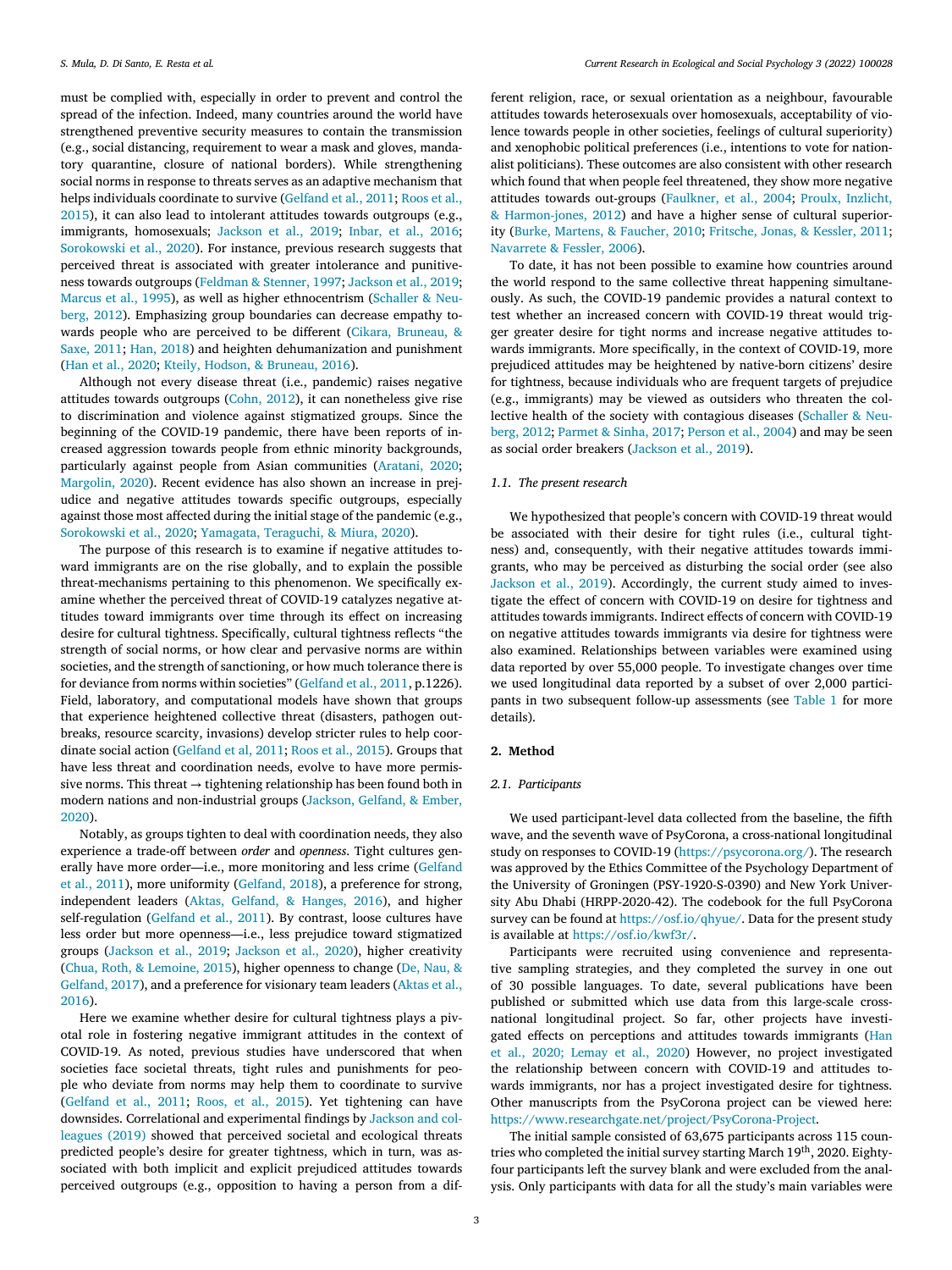#### <span id="page-4-0"></span>**Table 1**

Data collection for study variables

| Variable                     | Baseline<br>(March 19 <sup>th</sup> , 2020) | Wave 5<br>(May $2nd$ , 2020) | Wave 7<br>(May $16^{th}$ , 2020) |
|------------------------------|---------------------------------------------|------------------------------|----------------------------------|
| Concern with COVID-19        |                                             |                              |                                  |
| Desire for Tightness         |                                             | x                            |                                  |
| Attitudes towards Immigrants |                                             |                              | X                                |

selected. Furthermore, to ensure an average degree of reliability for a multilevel analysis [\(Kline,](#page-8-0) 2015), we only included countries with more than 100 participants.

Given the nature of the outcome variable under consideration, participants who considered themselves to be immigrants were also excluded. The final sample resulted in 55,015 participants from 41 countries. The sample included 61.1% women and 38.3% men (0.1% did not report gender and 0.4% reported a gender of "other"). Age was assessed in eight intervals, with 22.8% aged 18 to 24, 23.7% aged 25-34, 18.9% aged 35-44, 14.7% aged 45-54, 11.5% aged 55-64, 7.2% aged 65-75, 0.9% aged 76-85, and 0.1% older than 85 (0.2% did not report age). Regarding the educational level, 1.5% reported having a primary education, 13.4% had a general secondary education, 10% had a vocational education, and 24.1% possessed a higher education. Most participants (30.4%) had a bachelor's degree, 15.7% had a master's degree and 4.8% had a PhD degree (0.2% did not report their level of education).

After completing the initial survey, participants who provided their e-mail address received invitations to complete follow-up surveys, which were distributed starting March 27<sup>th</sup>, 2020 and then approximately every week for 13 follow-up assessments until June 13<sup>th</sup>, 2020. Starting June 2020, the invitation to fill in the survey was sent once a month. To examine change over time, we also used responses completed by a subset of participants during the fifth and the seventh follow-up assessments. We then excluded countries that had less than 100 participants to avoid unbalanced group sizes (*N* = 2,349 from 10 countries).

#### *2.2. Measures*

#### *2.2.1. Concern with COVID-19 threat*

Participants rated their personal concern about the COVID-19 pandemic through a single item measure (i.e., "How personally disturbing would you find the following possible consequences of the coronavirus? - Me contracting the virus") that they responded on a five-point Likert scale ranging from '1' (Not disturbing at all) to '5' (Extremely disturbing). Concern with COVID-19 threat was collected at the baseline (March  $19^{\text{th}}$  – March  $27^{\text{th}}$ ).

#### *2.2.2. Desire for tightness*

Participants rated their desire for cultural tightness through three items adapted from [Gelfand](#page-7-0) et al. (2011). Participants were asked to indicate to what extent the country they currently live in *should* have loose versus tight characteristics ("Have flexible social norms" *vs* "Have rigid social norms"; "Be loose" *vs* "Be tight"; "Treat people who don't conform to norms kindly" *vs* "Treat people who don't conform to norms harshly"). Each item was responded to on a 9-point scale. The items were averaged to create a score indicating a desire for cultural tightness, where higher values reflect greater desire for tightness. The scale had satisfactory internal consistency (Cronbach's  $\alpha = .81$ ). Only two countries had a Cronbach's  $\alpha$  lower than .60 (China  $\alpha = .50$ , Vietnam  $\alpha$ = .57) and only one with  $\alpha$  lower than .70 (Brazil  $\alpha$  = .65).

To further demonstrate that the latent structure of the construct and the factor loading of each item on the latent factor were similar across countries, we conducted a multigroup confirmatory factor analysis (MG-CFA) testing configural and metric measurement invariance [\(Davidov](#page-7-0) et al., 2014) across countries. We assessed model fit as recommended by Kline (2005). Results showed a satisfactory fit to the data for both configural ( $\chi^2$ <sub>)</sub> $41$ <sub>)</sub> = 4.455.456, *p* <.001, CFI = .927, RM-

SEA = .283, SRMR = .058) and metric invariance  $(\chi^2)$  121<sub>)</sub> = 6.102.250, *p <*.001, CFI = .901, RMSEA = .192, SRMR = .100). As can be seen, the CFI indices for both models revealed a good fit, exceeding the suggested cutoff  $\leq$  .90. The SRMR index of the configural model revealed a good fit, while that of the metric one was slightly higher than the recommended cutoff  $\leq$  .08. However, a less stringent SRMR was also accepted (cutoff up ≤ .11) [\(](#page-8-0)[Beauducel](#page-7-0) & Wittmann, 2005; Stenzel et al., 2015). Regarding the RMSEA, a simulation study of 10-20 groups by [Rutkowski](#page-8-0) and Svetina (2014) suggested that, as the number of groups increased, also the RMSEA increased. Given the 41 groups (countries) of our sample, we adopted a more liberal cut-off may be adopted (see also Jang et al., [2017](#page-8-0) for more details). Additionally, in models with small degrees of freedom (df) (such as our measure with only three items), the RMSEA often falsely indicates a poor-fitting model (Kenny, Kaniskan, & McCoach, 2015). Kenny et al. even [recommended](#page-8-0) avoiding computing the RMSEA in models with small df. In summary, we can reasonably consider our results as having adequate fit.

In any case, for all the subsequent analysis conducted, we run our models both with all countries and excluding the three countries with  $\alpha$  lower than .70 . Since results did not change, we decided to examine all the 41 countries. Results without these three countries (with and without covariates) are available in the Supplementary Materials.

Desire for tightness was measured at the baseline and at wave 5 (May  $2<sup>nd</sup>$  – May 9<sup>th</sup>)

#### *2.2.3. Attitudes towards immigrants*

Participants were asked to rate how favorable and warm they feel towards immigrants using a 9-point feeling thermometer response scale (0°: "very cold or unfavorable feeling"; 100°: "very warm or favorable feeling"). Item scores were recoded so higher scores indicated negative attitudes.

Attitudes towards immigrants was measured at the baseline and at wave 7 (May  $16^{th}$  – May  $23^{th}$ ).

#### *2.2.4. Covariates*

In all analyses, we controlled for participants' gender, age, and educational level. Since the gender variable was coded in three categories (1 = female, 2 = male, 3 = other), we recoded it into two dummy variables (Gender 1: Female/Other = 0, Male = 1; Gender 2: Female/Male = 0, Other = 1). Age was assessed in eight intervals  $(1 = 18 - 1)$  $24, 2 = 25-34, 3 = 35-44, 4 = 45-54, 5 = 55-64, 6 = 65-75, 7 = 76-75$  $85, 8 = 85+$ ) and there were seven levels of education, from lowest to highest  $(1 = \text{primary education}, 2 = \text{general secondary education},$  $3 =$  vocational education,  $4 =$  higher education,  $5 =$  bachelor's degree,  $6 =$  master's degree,  $7 =$  PhD degree).

In addition, we also controlled for the average number of COVID-19 cases and deaths during the baseline period (19<sup>th</sup> March – 27th March), retrieving the data from Our World in Data [\(https://ourworldindata.org/coronavirus-data\)](https://ourworldindata.org/coronavirus-data). To avoid confusion between these COVID-19 data and countries' population size, we downloaded data on cases and deaths per million citizens. Finally, to ensure normal distribution, we log-transformed cases and deaths.

#### *2.3. Analysis strategy*

To reduce the influence of cross-cultural response sets on our data, we used procedures outlined by Van de Vijer and Leung [\(1997\),](#page-8-0) previously used in other research (see [Gelfand](#page-7-0) et al., 2011). Response sets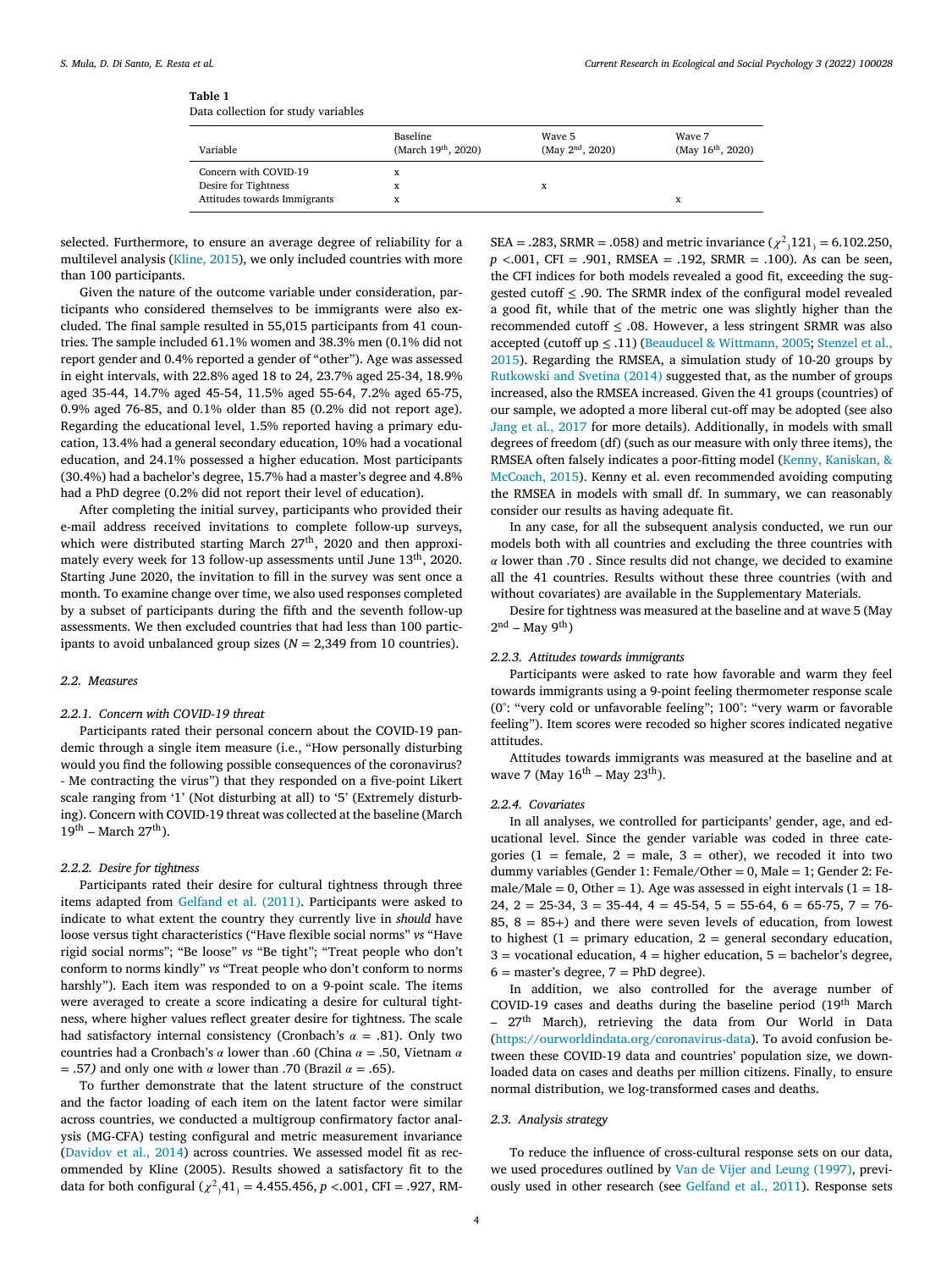vary across nations, such that individuals in some nations are more likely to provide extreme responses to survey items than in others [\(Gelfand,](#page-7-0) Raver, & Ehrhart, 2008; [Gelfand](#page-7-0) et al., 2011; Van De Vijver & Leung, 1997). Thus, we applied a within-subject [standardization](#page-8-0) procedure that adjusts the scores for each individual participant using the mean for that single individual across all variables [\(Hofstede,](#page-8-0) 1980; Van De Vijver & [Leung,](#page-8-0) 1997). To do so, a grand mean was first calculated. We then standardized all items by subtracting each item from this grand mean to obtain the standardized item scores.

Predictions were tested using multilevel and SEM models that treated participants as nested within countries. We used group-centered predictors to examine [between-person](#page-7-0) variation within countries (Enders & Tofighi, 2007). First, we estimated mixed models to examine the main effect of concern with COVID-19 on desire for tightness and on attitudes towards immigrants. We examined both cross-sectional (using only baseline data) and longitudinal effects. These mixed models accounted for differences across countries using random intercepts and were run using maximum likelihood (ML) estimation. Desire for tightness was measured during the baseline assessment and the 5th wave, six weeks later. Attitudes towards immigrants were measured during both baseline and the  $7<sup>th</sup>$  wave, eight weeks later.

We then performed SEM models to test the mediational role of desire for tightness using M*plus* version 8.2 (Muthen & Muthen, [1998–2017\)](#page-8-0). Data were clustered by participants' country. We tested two mediational models, one with all variables at the baseline and another longitudinal one with the predictor at the baseline, mediator at wave 5 and outcome at wave 7. Full information maximum likelihood (FIML) was used to address missing data associated with covariates [\(Enders,](#page-7-0) 2010). To examine the indirect effects, we used the default method in M*plus* (i.e., delta method standard errors for the indirect effects).

#### **3. Results**

#### *3.1. Cross-sectional effects*

Descriptive statistics for study variables (concern with COVID-19 threat, desire for tightness, and negative attitudes towards immigrants) and mean differences between them for each country are presented in [Table](#page-6-0) 2.

We found a significant positive main effect of individuals' concern with COVID-19 on desire for tightness ( $\beta$  = .03, *SE* = .003, *t* = 7.21, *p* < .001, [95% CI = .019 .034]) and a significant positive main effect on attitudes towards immigrants ( $\beta = .05$ ,  $SE = .003$ ,  $t = 15.16$ ,  $p < .001$ , [95%  $CI = .046.060$ ]). Thus, greater concern with COVID-19 was significantly associated with greater desire for tightness and with more negative attitudes towards immigrants. All effects were obtained by controlling for covariates.

Next, we tested the direct and indirect effects of concern with COVID-19 on attitudes towards immigrants, through desire for tightness, and controlling for participants' age, gender, and education, as well as COVID-19 cases and deaths. The results of the path model revealed an appropriate fit to the data ( $\chi^2$  = 9.261, *df* = 5, *p* < .001, CFI = .973, RMSEA =  $.004$  [90% CI =  $.000$ ,  $.009$ ], SRMR =  $.021$ ). The results (see Figure 1) showed that higher concern with COVID-19 was significantly related to greater desire for tightness ( $\beta$  = .04, *SE* = .011, *p* < .001) and greater desire for tightness was significantly associated with negative attitudes towards immigrants ( $\beta = .12$ ,  $SE = .024$ ,  $p < .001$ ). Most importantly, there was a significant indirect effect of concern with COVID-19 on attitudes towards immigrants through desire for tightness (Indirect effect = .010,  $SE = .002$ ,  $p = .008$ ). A significant direct effect of concern with COVID on attitudes towards immigrants was also found ( $\beta = .06$ ,  $SE = .009$ ,  $p < .001$ ), indicating that the desire for tightness partially mediated the relationship between concern with COVID-19 and attitudes towards immigrants.

Results of the models without covariates are available in the Supplementary Materials.



**Fig. 1.** Effects of concern with COVID-19 threat (baseline) on negative attitudes towards immigrants (baseline) via desire for tightness (baseline).

*Note*. Data were clustered by participants' countries. All coefficients are standardized. Total effect is in brackets.  $^{*}p < .05; ^{**}p < .01; ^{***}p < .001$ .



**Fig. 2.** Longitudinal model of concern with COVID-19 (baseline) on attitudes towards immigrants (wave 7) via desire for tightness (wave 5).

*Note*. Data were clustered by participants' countries. All coefficients are standardized. Total effect is in brackets. <sup>∗</sup>*p <* .05; ∗∗*p <* .01; ∗∗∗*p <* .001.

#### *3.2. Longitudinal model*

Descriptive statistics for study variables and mean differences between variables for each country are presented in [Table](#page-6-0) 3.

The next set of mixed models examined predictive effects of concern with COVID-19 measured during the baseline assessment on desire for tightness measured six weeks later at wave 5 and attitudes towards immigrants measured eight weeks later at wave 7.

[Tables](#page-6-0) 4 and [5](#page-7-0) summarize the results obtained in the mixed models. We found a significant positive main effect of individuals' concern with COVID-19 on desire for tightness at wave  $5 (\beta = .11, SE = .017, p < .001)$ , and a significant positive effect on attitudes towards immigrants at wave 7 ( $\beta$  = .03, *SE* = .011,  $p$  = .006). Thus, higher concern with COVID-19 in an earlier stage of the pandemic directly predicted both greater desire for tightness and negative attitudes towards immigrants later in time. The effects were obtained by controlling for age, gender, and education, as well as number of COVID-19 cases and deaths. Furthermore, since prior levels of mediator and outcome could be confounding variables (Cole & [Maxwell,](#page-7-0) 2003; Gollob & [Reichardt,](#page-8-0) 1991), we also controlled for both variables measured at the baseline.

Afterwards, we examined direct and indirect effects of the predictor (concern with COVID-19) measured at baseline on mediator (desire for tightness) measured at wave 5 and outcome (attitudes towards immigrants) measured at wave 7, controlling for covariates. The results of the path model revealed an appropriate fit to the data ( $\chi^2 = 15.826$ , *df* = 5, *p <* .001, CFI = .917, RMSEA = .043 [90% CI = .024, .064],  $SRMR = .019$ ). The results (see Figure 2) showed that greater desire for tightness was significantly predicted by previous greater concern with COVID-19 ( $\beta$  = .18, *SE* = .031,  $p < .001$ ), and negative attitudes towards immigrants were significantly predicted by previous greater desire for tightness ( $\beta = .14$ ,  $SE = .038$ ,  $p < .001$ ). Importantly, there was a significant indirect effect of concern with COVID-19 on attitudes towards immigrants through the desire for tightness (Indirect effect = .03,  $SE = .010$ ,  $p = .012$ ). We also found a significant direct effect of concern with COVID-19 threat on attitudes towards immigrants ( $\beta = .09$ ,  $SE = .019$ ,  $p < .001$ ), meaning that desired tightness partially mediated the relationship between concern with COVID-19 and attitudes towards immigrants.

Results of the longitudinal models without covariates are available in the Supplementary Materials.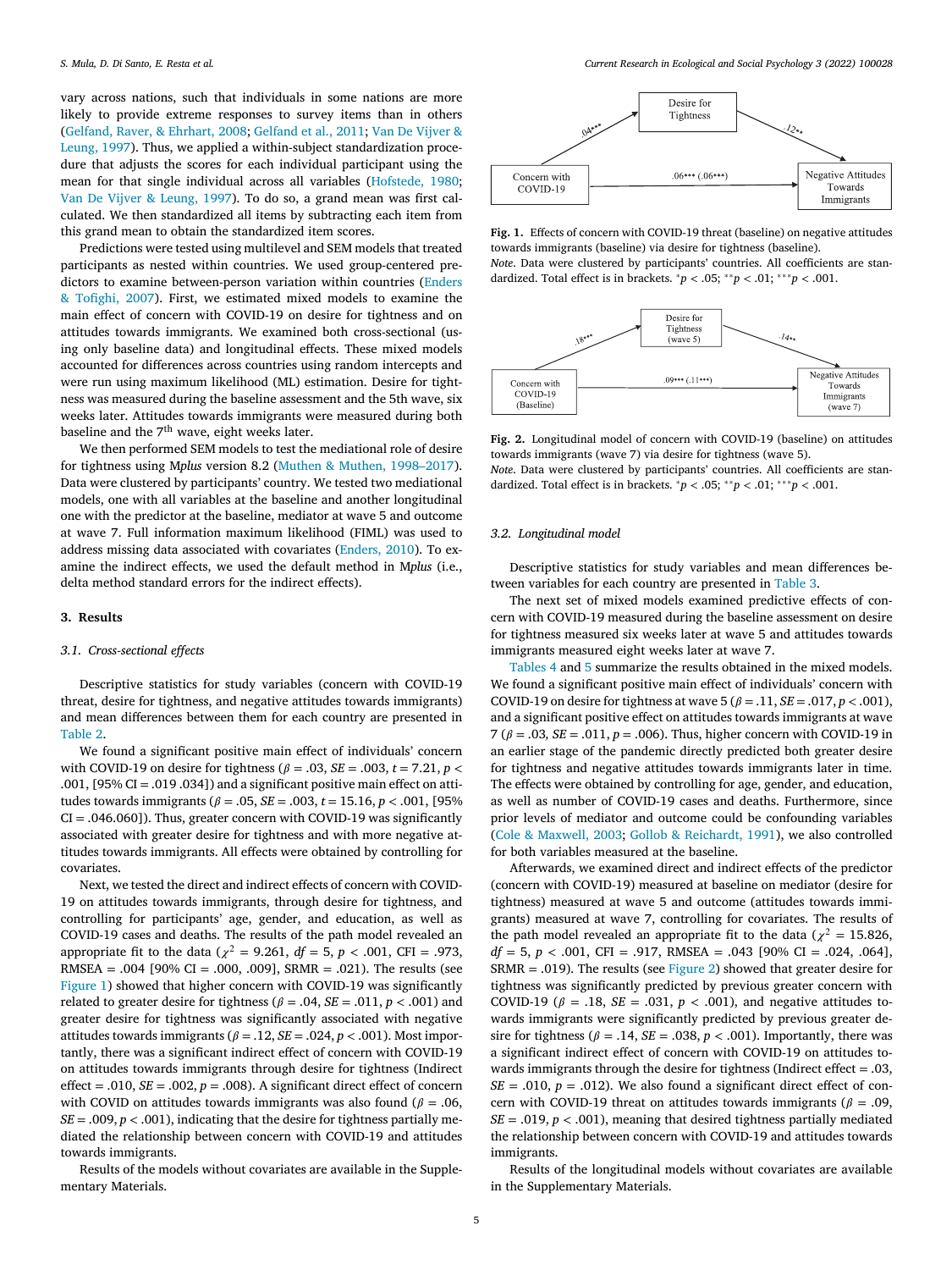#### <span id="page-6-0"></span>**Table 2**

Descriptive statistics for study variables (Baseline).

| Country<br>N       |       | Concern with COVID-19<br>M(SD) | Desire for Tightness<br>M(SD) | (Negative) Attitudes Towards Immigrants<br>M(SD) |  |
|--------------------|-------|--------------------------------|-------------------------------|--------------------------------------------------|--|
| Algeria            | 170   | 4.11 (1.22)                    | 5.17(2.61)                    | 5.05(1.91)                                       |  |
| Argentina          | 1259  | 3.92(1.18)                     | 6.61(2.07)                    | 4.07 (2.06)                                      |  |
| Australia          | 950   | 3.76 (1.18)                    | 5.58 (2.01)                   | 4.03 (2.19)                                      |  |
| Bangladesh         | 125   | 4.28(1.04)                     | 6.18(2.34)                    | 4.61 (1.76)                                      |  |
| <b>Brazil</b>      | 1308  | 4.35 (.97)                     | 5.59(1.95)                    | 3.80 (2.04)                                      |  |
| Canada             | 1180  | 3.93 (1.13)                    | 6.00(2.03)                    | 3.62 (2.21)                                      |  |
| Chile              | 320   | 3.98 (1.06)                    | 6.26(2.05)                    | 2.95 (1.64)                                      |  |
| China              | 1439  | 2.88(1.71)                     | 4.78 (1.58)                   | 5.69 (1.69)                                      |  |
| Croatia            | 340   | 3.44 (1.14)                    | 6.20(1.78)                    | 4.28 (1.88)                                      |  |
| Egypt              | 979   | 4.02(1.21)                     | 4.70(2.12)                    | 4.29 (1.86)                                      |  |
| France             | 1600  | 3.59 (1.22)                    | 6.04(2.06)                    | 4.60 (2.32)                                      |  |
| Germany            | 1488  | 3.26 (1.17)                    | 5.97(1.86)                    | 4.38(2.11)                                       |  |
| Greece             | 2736  | 4.28 (.99)                     | 6.03(1.96)                    | 4.65 (2.28)                                      |  |
| Hong Kong S.A.R.   | 136   | 3.62 (1.16)                    | 5.45(1.49)                    | 5.17 (1.78)                                      |  |
| Indonesia          | 2255  | 3.95 (1.36)                    | 5.77 (1.89)                   | 4.80 (1.81)                                      |  |
| Iran               | 247   | 4.48 (.75)                     | 5.95(2.11)                    | 4.87 (1.77)                                      |  |
| Italy              | 1867  | 4.27 (.98)                     | 6.57(2.24)                    | 4.37 (2.29)                                      |  |
| Japan              | 1268  | 4.16 (.93)                     | 5.09(1.45)                    | 4.50 (1.62)                                      |  |
| Kazakhstan         | 774   | 3.43 (1.24)                    | 5.91 (2.00)                   | 4.53 (1.62)                                      |  |
| Kosovo             | 724   | 3.04 (1.36)                    | 5.13 (1.93)                   | 3.70 (1.91)                                      |  |
| Malaysia           | 670   | 3.85 (1.18)                    | 5.54 (1.92)                   | 4.49 (1.64)                                      |  |
| Netherlands        | 2108  | 3.91 (1.14)                    | 5.77 (1.83)                   | 4.10 (1.96)                                      |  |
| Pakistan           | 595   | 3.52 (1.20)                    | 5.14 (1.94)                   | 4.40 (1.89)                                      |  |
| Peru               | 288   | 4.02 (1.04)                    | 6.97(1.88)                    | 4.37 (1.81)                                      |  |
| Philippines        | 1403  | 4.16 (1.09)                    | 5.49 (1.76)                   | 4.18 (1.80)                                      |  |
| Poland             | 680   | 3.57 (1.31)                    | 5.44 (1.97)                   | 3.66 (1.83)                                      |  |
| Republic of Serbia | 1984  | 3.38 (1.24)                    | 5.43(2.18)                    | 5.68 (2.19)                                      |  |
| Romania            | 2583  | 4.34 (.99)                     | 5.96(2.16)                    | 4.58 (1.97)                                      |  |
| Russia             | 1402  | 3.72 (1.14)                    | 5.84 (1.89)                   | 5.53 (1.79)                                      |  |
| Saudi Arabia       | 1089  | 3.79 (1.23)                    | 5.16 (2.29)                   | 3.94 (2.18)                                      |  |
| Singapore          | 200   | 3.96 (1.13)                    | 6.07(1.61)                    | 3.22 (1.55)                                      |  |
| South Africa       | 1314  | 4.22 (1.07)                    | 5.77(2.13)                    | 4.68 (2.06)                                      |  |
| South Korea        | 1388  | 3.98 (1.01)                    | 6.01(1.66)                    | 4.42 (1.56)                                      |  |
| Spain              | 2930  | 3.79 (1.16)                    | 6.62(2.07)                    | 3.70 (1.97)                                      |  |
| Taiwan             | 109   | 3.95 (1.21)                    | 5.19(1.63)                    | 3.59 (1.46)                                      |  |
| Thailand           | 154   | 3.18 (1.66)                    | 4.80(1.83)                    | 4.69 (1.33)                                      |  |
| Turkey             | 1648  | 4.35 (1.01)                    | 6.78(2.18)                    | 5.53 (2.10)                                      |  |
| Ukraine            | 1377  | 3.66 (1.27)                    | 6.22(1.92)                    | 4.77 (1.76)                                      |  |
| United Kingdom     | 1622  | 4.02 (1.08)                    | 5.63(2.08)                    | 3.79 (2.21)                                      |  |
| <b>USA</b>         | 10067 | 4.04 (1.07)                    | 5.28(2.13)                    | 3.42 (2.06)                                      |  |
| Vietnam            | 239   | 3.22(1.40)                     | 6.37(1.59)                    | 4.10 (1.41)                                      |  |

#### **Table 3**

Descriptive statistics for study variables (wave 5 and wave 7).

| Country            | N   | Concern with COVID-19<br>M(SD) | Desire for Tightness (wave 5)<br>M(SD) | (Negative) Attitudes Towards Immigrants (wave 7)<br>M(SD) |
|--------------------|-----|--------------------------------|----------------------------------------|-----------------------------------------------------------|
| France             | 146 | 3.67(1.24)                     | 6.20(1.86)                             | 4.13(2.36)                                                |
| Germany            | 190 | 3.31(1.26)                     | 5.77 (1.78)                            | 4.37(1.95)                                                |
| Greece             | 238 | 4.40(0.96)                     | 6.16(1.66)                             | 4.65(2.16)                                                |
| Italy              | 174 | 4.35(1.00)                     | 6.40(1.93)                             | 4.41(2.39)                                                |
| Netherlands        | 272 | 4.02(1.05)                     | 5.76 (1.69)                            | 4.01(2.11)                                                |
| Republic of Serbia | 178 | 3.38(1.32)                     | 5.46 (1.82)                            | 4.93(2.12)                                                |
| Romania            | 127 | 4.49 (0.96)                    | 6.32(1.75)                             | 4.05(1.93)                                                |
| Spain              | 442 | 3.80(1.21)                     | 6.53(1.64)                             | 3.33(1.79)                                                |
| United Kingdom     | 218 | 4.09(1.16)                     | 6.02(1.77)                             | 3.78(2.12)                                                |
| USA                | 364 | 3.97(1.20)                     | 5.42(1.81)                             | 3.18(2.11)                                                |
|                    |     |                                |                                        |                                                           |

#### **Table 4**

Predictive effects of concern with COVID-19 threat (Baseline) on desire for tightness (Wave 5).

| Predictor                                                |            | SE   |                            |        | 95% CI               |
|----------------------------------------------------------|------------|------|----------------------------|--------|----------------------|
| Concern with COVID-19<br>Desire for Tightness (Baseline) | .11<br>.41 | .017 | 6.63<br>$.019$ 21.73 < 001 | < 0.01 | .081.148<br>.373.447 |

#### **4. Discussion**

We predicted and found that across 41 nations, individuals' concern with the COVID-19 threat was positively correlated with their desire for tighter rules, which was, in turn, associated with negative attitudes towards immigrants. While these results were cross-sectional, we extended them with a longitudinal model which enabled us to show a link between the variables of interest and attitudes towards immigrants. Results showed that higher concern with COVID-19 in an earlier stage of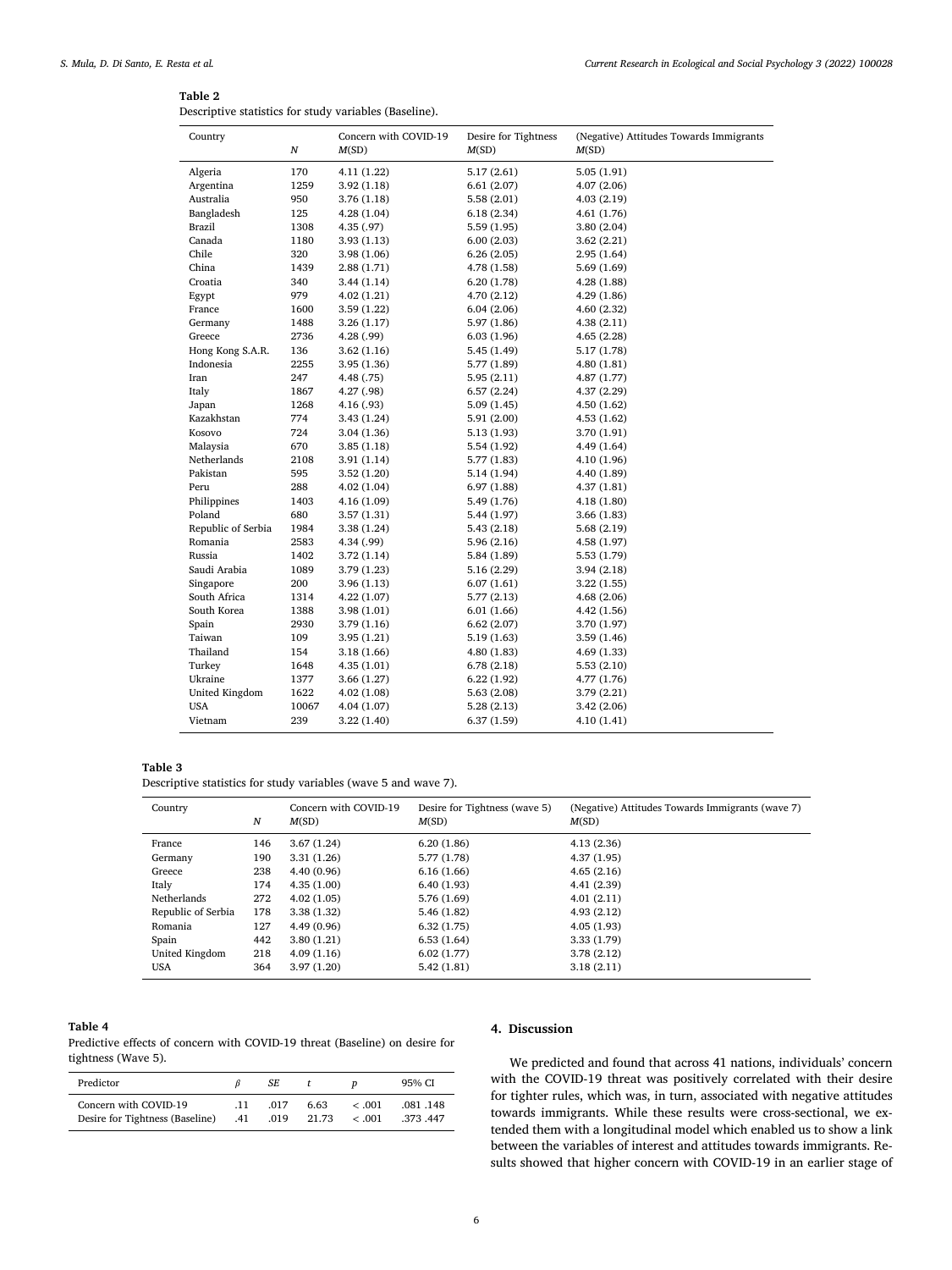#### <span id="page-7-0"></span>**Table 5**

Predictive effects of concern with COVID-19 threat (Baseline) on attitudes towards immigrants (wave 7).

| Predictor                                          |     | SЕ   |       |        | 95% CI    |
|----------------------------------------------------|-----|------|-------|--------|-----------|
| Concern with COVID-19                              | .03 | .011 | 2.78  | .006   | .010 .051 |
| (Negative) Attitudes towards Immigrants (Baseline) | .81 | .012 | 66.79 | 001. ج | .784.831  |

the pandemic, in March 2020, predicts an increased desire for tightness and negative attitudes towards immigrants later in time, at the beginning of May 2020 and in the middle of May 2020 respectively. Our findings highlighted that desired tightness can be, as previously found (e.g., [Jackson](#page-8-0) et al., 2019), a mediator between perceived threat and prejudiced attitudes. However, as the effects of two partial mediations showed, desire for tightness may not be the only mediator capable of explaining the direct relationship between threat and prejudice. It would be interesting explore other possible variables in future studies.

Moreover, while our work theorizes desired tightness as a mediator, it is possible that it could also be activated after prejudiced attitudes increase. For example, in line with Tightness-Looseness theory, it could be plausible to hypothesize a sequential model in which threat may activate desired tightness, that would trigger prejudice, which, in turn, could yet again affect desire for tightness. Future researchers should keep in mind that the endorsement of tightness can eventually be not only an activator of increased xenophobia or increased prejudice, but also an outcome.

The current study complements previous research, which has largely been done on hypothetical threats (see [Inbar](#page-8-0) et al., 2016 and [Person](#page-8-0) et al., 2004 for exceptions), by examining individuals' perceptions, needs, and attitudes during a real world-wide pathogen threat. Specifically, in this study we focused on the perceived threat to the self. Future studies should consider the other facets of the COVID-19 threat (e.g., worry about other family members or significant others, concern about public health, etc).

Our findings are useful in order to gain a deeper understanding of the underlying mechanisms linking threat, desired tightness, and prejudice. Understanding the cultural and individual impact of the COVID-19 pandemic is extremely important to mitigate its effects. A strong desire for tight norms is extremely functional to cope with the pandemic situation, allowing individuals to better coordinate, adhere to social norms (e.g., COVID-19 restrictions), and avoid deviant behaviors. In support of this, Gelfand et al. (2021) recently showed that tight (*vs* loose) nations that have stricter norms and punishments for deviance are more successful in dealing with COVID-19 (i.e., limiting the number of cases and deaths).

Tightening social norms to help coordinate social action when groups face collective threats may be adaptive (Gelfand et al., 2011; Roos et al., 2015); yet this research shows that there are [potentially](#page-8-0) negative consequences of these measures. Although important for minimizing virus transmission, tightening can be accompanied by negative attitudes and prejudice towards outgroups which, in the long-term, may easily lead to discrimination and injustice (Soral, Bilewicz, & [Winiewski,](#page-8-0) 2018). Now more than ever, leaders need to help foster both order and openness—or what has been referred to as *tight-loose ambidexterity* (Gelfand, 2018) during times of collective threat. It is no coincidence that the countries that have promoted such balanced strategies the most are those that have handled Coronavirus the best. Among them we recognize the successful management of COVID-19 in Taiwan, New Zealand, and Singapore. These countries adopted clear and inclusive communication, emphasizing the *togetherness* (e.g., the "We're all in this together" or "We're a team of 5 million" messages adopted in New Zealand), and quickly tightened in the meanwhile (e.g., instituting border control policies, halting flights and ships, implementing widespread testing and countrywide lockdown). These early actions were crucial to increasing citizens' willingness to cooperate and, consequently, to these countries' success in containing the virus.

COVID-19 will probably not be the last disease menace our world will face. We all need to learn and implement these practices to deal with future threats.

#### **Declaration of Competing Interest**

Given their role as Editor, Gelfand M.J. had no involvement in the peer-review of this article and had no access to information regarding its peer-review. All other authors declare that they have no known competing financial interests or personal relationships that could have appeared to influence the work reported in this paper.

#### **Supplementary materials**

Supplementary data associated with this article can be found, in the online version, at [10.1016/j.cresp.2021.100028.](https://doi.org/10.1016/j.cresp.2021.100028)

#### **References**

- [Aktas,](http://refhub.elsevier.com/S2666-6227(21)00021-6/sbref0001) M., [Gelfand,](http://refhub.elsevier.com/S2666-6227(21)00021-6/sbref0001) M.J., [Hanges,](http://refhub.elsevier.com/S2666-6227(21)00021-6/sbref0001) P.J., 2016. Cultural Tightness–Looseness and Perceptions of Effective Leadership. J. Cross-Cult. Psychol. 47 (2), 294–309 [https://doi.org/10.1177/0022022115606802.](http://refhub.elsevier.com/S2666-6227(21)00021-6/sbref0001)
- Aratani, L., 2020. Coughing while Asian': Living in fear as racism feeds off coronavirus panic. Racist incidents are increasing while Trump promotes racism by calling coronavirus 'the Chinese virus. The Guardian. Available online at: [https://www.theguardian.com/world/2020/mar/24/coronavirus-us-asian-americans](https://www.theguardian.com/world/2020/mar/24/coronavirus-us-asian-americans-racism)racism .
- [Beauducel,](http://refhub.elsevier.com/S2666-6227(21)00021-6/sbref0003) A., [Wittmann,](http://refhub.elsevier.com/S2666-6227(21)00021-6/sbref0003) W.W., 2005. Simulation study on fit indexes in CFA based on data with slightly distorted simple structure. Struct. Eq. Model. Multidisciplin. J. 12. 41–75 [http://dx.doi.org/10.1207/s15328007sem1201\\_3.](http://refhub.elsevier.com/S2666-6227(21)00021-6/sbref0003)
- [Burke,](http://refhub.elsevier.com/S2666-6227(21)00021-6/sbref0004) B.L., [Martens,](http://refhub.elsevier.com/S2666-6227(21)00021-6/sbref0004) A., [Faucher,](http://refhub.elsevier.com/S2666-6227(21)00021-6/sbref0004) E.H., 2010. Two decades of terror management theory: A meta-analysis of mortality salience research. Pers. Soc. Psychol. Rev. 14 (2), 155–195 [https://doi.org/10.1177/1088868309352321.](http://refhub.elsevier.com/S2666-6227(21)00021-6/sbref0004)
- Chua, [R.Y.J.,](http://refhub.elsevier.com/S2666-6227(21)00021-6/sbref0005) [Roth,](http://refhub.elsevier.com/S2666-6227(21)00021-6/sbref0005) Y., [Lemoine,](http://refhub.elsevier.com/S2666-6227(21)00021-6/sbref0005) J.-F., 2015. The impact of culture on creativity: How cultural tightness and cultural distance affect global innovation crowdsourcing work. Adm. Sci. Q. 60 (2), 189–227 [https://doi.org/10.1177/0001839214563595.](http://refhub.elsevier.com/S2666-6227(21)00021-6/sbref0005)<br>Cikara M. Bruneau E.G. Saxe R.R. 2011 Is and them:
- [Bruneau,](http://refhub.elsevier.com/S2666-6227(21)00021-6/sbref0006) E.G., [Saxe,](http://refhub.elsevier.com/S2666-6227(21)00021-6/sbref0006) R.R., 2011. Us and them: Intergroup failures of empathy. Curr. Dir. Psychol. Sci. 20 (3), 149–153 [http://dx.doi.org/10.1177/0963721411408713.](http://refhub.elsevier.com/S2666-6227(21)00021-6/sbref0006)
- [Cohn,](http://refhub.elsevier.com/S2666-6227(21)00021-6/sbref0007) S.K., 2012. Pandemics: waves of disease, waves of hate from the Plague of Athens to AIDS. [http://dx.doi.org/10.1111/j.1468-2281.2012.00603.x.](http://refhub.elsevier.com/S2666-6227(21)00021-6/sbref0007)
- [Cole,](http://refhub.elsevier.com/S2666-6227(21)00021-6/sbref0008) D.A., [Maxwell,](http://refhub.elsevier.com/S2666-6227(21)00021-6/sbref0008) S.E., 2003. Testing mediational models with longitudinal data: questions and tips in the use of structural equation modeling. J. Abnorm. Psychol. 112 (4), 558 [http://dx.doi.org/10.1037/0021-843X.112.4.558.](http://refhub.elsevier.com/S2666-6227(21)00021-6/sbref0008)
- Davidov, E., Meuleman, B., Cieciuch, J., Schmidt, P., & Billiet, J. (2014). Measurement equivalence in cross-national research. Annual review of sociology, 40. http://dx.doi.org/10.1146/annurev-soc-071913-043137
- [De,](http://refhub.elsevier.com/S2666-6227(21)00021-6/sbref0010) S., [Nau,](http://refhub.elsevier.com/S2666-6227(21)00021-6/sbref0010) D.S., [Gelfand,](http://refhub.elsevier.com/S2666-6227(21)00021-6/sbref0010) M.J., 2017. Understanding norm change: An evolutionary [game-theoretic](http://refhub.elsevier.com/S2666-6227(21)00021-6/sbref0010) approach. In: AAMAS, pp. 1433–1441 Retrieved from.

[Enders,](http://refhub.elsevier.com/S2666-6227(21)00021-6/sbref0011) C.K., 2010. Applied missing data [analysis.](http://refhub.elsevier.com/S2666-6227(21)00021-6/sbref0011) Guilford press, New York, NY.

- [Enders,](http://refhub.elsevier.com/S2666-6227(21)00021-6/sbref0012) C.K., [Tofighi,](http://refhub.elsevier.com/S2666-6227(21)00021-6/sbref0012) D., 2007. Centering predictor variables in cross-sectional multilevel models: a new look at an old issue. Psychol. Methods 12 (2), 121 [http://dx.doi.org/10.1037/1082-989X.12.2.121.](http://refhub.elsevier.com/S2666-6227(21)00021-6/sbref0012)
- [Faulkner,](http://refhub.elsevier.com/S2666-6227(21)00021-6/sbref0013) J., [Schaller,](http://refhub.elsevier.com/S2666-6227(21)00021-6/sbref0013) M., [Park,](http://refhub.elsevier.com/S2666-6227(21)00021-6/sbref0013) J.H., [Duncan,](http://refhub.elsevier.com/S2666-6227(21)00021-6/sbref0013) L.A, 2004. Evolved disease-avoidance mechanisms and contemporary xenophobic attitudes. Group Processes & Intergroup Relations 7 (4), 333–353 [https://doi.org/10.1177/1368430204046142.](http://refhub.elsevier.com/S2666-6227(21)00021-6/sbref0013)
- [Feldman,](http://refhub.elsevier.com/S2666-6227(21)00021-6/sbref0014) S., [Stenner,](http://refhub.elsevier.com/S2666-6227(21)00021-6/sbref0014) K., 1997. Perceived threat and authoritarianism. Political Psychology 18 (4), 741–770 [http://dx.doi.org/10.1111/0162-895X.00077.](http://refhub.elsevier.com/S2666-6227(21)00021-6/sbref0014)
- [Fritsche,](http://refhub.elsevier.com/S2666-6227(21)00021-6/sbref0015) I., [Jonas,](http://refhub.elsevier.com/S2666-6227(21)00021-6/sbref0015) E., [Kessler,](http://refhub.elsevier.com/S2666-6227(21)00021-6/sbref0015) T., 2011. Collective reactions to threat: Implications for intergroup conflict and for solving societal crises. Social Issues and Policy Review 5 (1), 101–136 [https://doi.org/10.1111/j.1751-2409.2011.01027.x.](http://refhub.elsevier.com/S2666-6227(21)00021-6/sbref0015)
- [Gelfand,](http://refhub.elsevier.com/S2666-6227(21)00021-6/sbref0016) M.J., 2018. Rule Makers, Rule Breakers: How Tight and Loose Cultures Wire Our World. Scribner, New York.
- [Gelfand,](http://refhub.elsevier.com/S2666-6227(21)00021-6/sbref0017) M.J., [Jackson,](http://refhub.elsevier.com/S2666-6227(21)00021-6/sbref0017) J.C., [Pan,](http://refhub.elsevier.com/S2666-6227(21)00021-6/sbref0017) X., [Nau,](http://refhub.elsevier.com/S2666-6227(21)00021-6/sbref0017) D., [Pieper,](http://refhub.elsevier.com/S2666-6227(21)00021-6/sbref0017) D., [Denison,](http://refhub.elsevier.com/S2666-6227(21)00021-6/sbref0017) E., [… Wang,](http://refhub.elsevier.com/S2666-6227(21)00021-6/sbref0017) M., 2021. The relationship between cultural [tightness–looseness](http://refhub.elsevier.com/S2666-6227(21)00021-6/sbref0017) and COVID-19 cases and deaths: a global analysis. The Lancet Planetary Health.
- [Gelfand,](http://refhub.elsevier.com/S2666-6227(21)00021-6/sbref0018) M.J., [Raver,](http://refhub.elsevier.com/S2666-6227(21)00021-6/sbref0018) J.L., [Ehrhart,](http://refhub.elsevier.com/S2666-6227(21)00021-6/sbref0018) K.H., 2008. Methodological Issues in Cross– Cultural Organizational Research. In: Rogelberg, S. (Ed.), Handbook of research methods in industrial and organizational psychology, pp. 216–246 [http://dx.doi.org/10.1002/9780470756669.ch11.](http://refhub.elsevier.com/S2666-6227(21)00021-6/sbref0018)